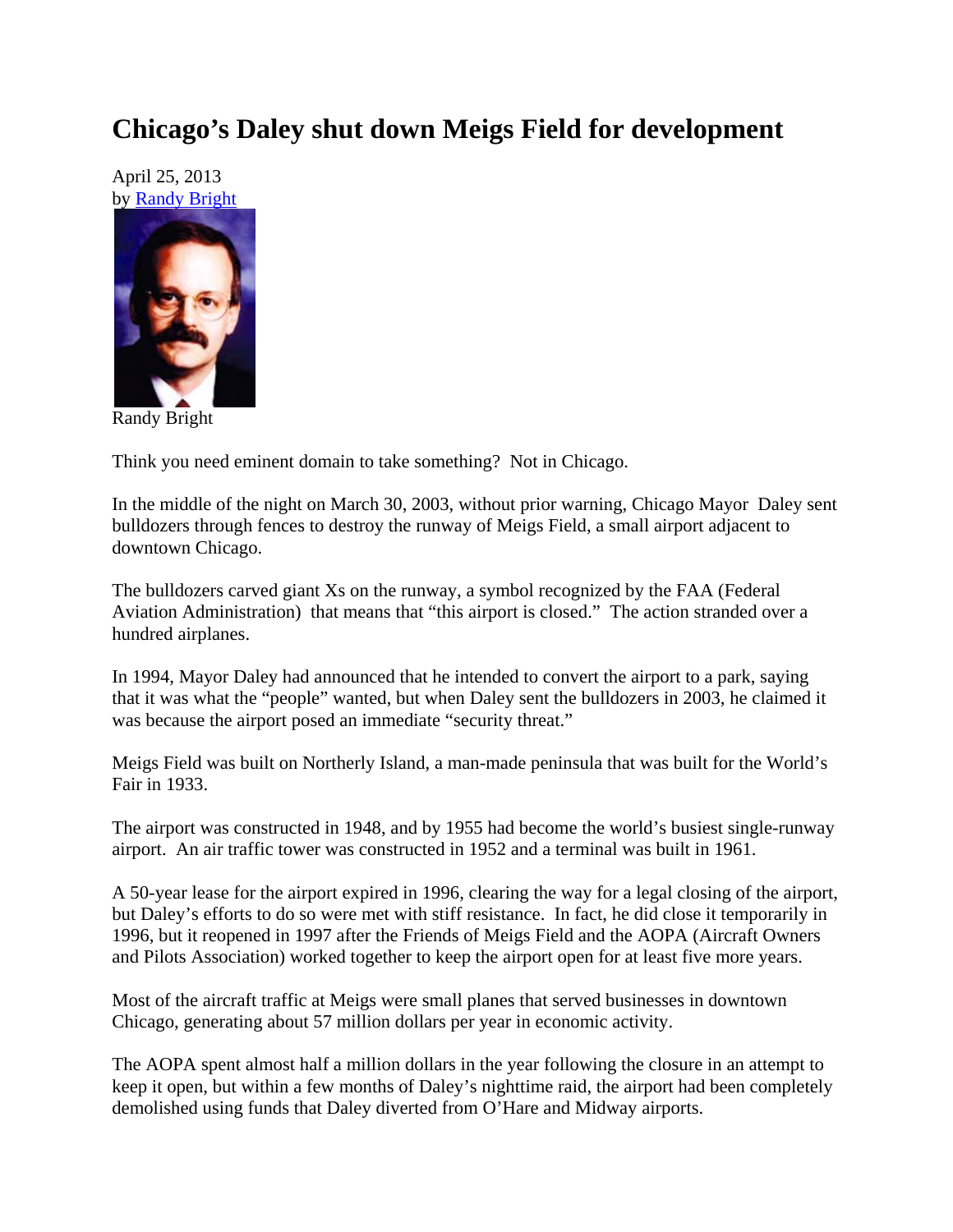The demolition proceeded despite public outcry and protests by local newspapers. Daley was determined to get what he wanted regardless of public opinion.

The AOPA conducted an extensive informational and lobbying campaign, and joined in suits by others that had been filed in state and federal courts.

The AOPA also filed a complaint with the FAA, who agreed that there were "reasonable grounds" to prosecute Daley's actions as violations of federal law.

Federal law requires that a 30-day notice be given to the FAA prior to closing an airport, unless it is an emergency. Daley claimed that an immediate security threat existed in an apparent attempt to escape prosecution.

However, the FAA did not see it that way, and prosecuted the City of Chicago.

On September 25, the FAA announced a settlement with the City of Chicago that allowed the city to admit to no wrongdoing, but after spending more than \$550,000 in legal fees defending itself, Chicago will be required to pay a \$33,000 fine (\$1,100 per day for the 30-day period of notification that Daley ignored) and must repay more than a million dollars back to O'Hare and Midway airports, funds that were illegally diverted to pay for demolition of the airport.

As a result of the case, the "Meigs Field Provision" has been passed into law, increasing the daily fine from \$1,100 to \$10,000 for each day that the 30-day notification requirement is violated.

Airports around the country are being scrutinized by environmental groups seeking to prevent expansion of runways or the construction of additional runways that will make the airports safer.

Hillsboro airport at Portland, Oregon, is meeting stiff resistance from environmentalists and neighbors complaining of noise. In Kennewick, Washington, Vista Field Airport is being closed to make room for business and housing development.

Since even small airports require large areas of land, they are increasingly becoming targets for closure so that the land can be put into the tax base. However, even small airports are vital to a community's economic condition.

Cities that don't recognize their importance will eventually discover that industries and businesses that seek to relocate will pass them by because they don't have an airport. Chicago is certain to feel the loss of Meigs Field.

Though no airport has been closed in the manner that Meigs was ten years ago, airports, like churches, are being targeted to make way for development.

Randy W. Bright, AIA, NCARB, is an architect who specializes in church and church-related projects. You may contact him at 918-582-3972, rwbrightchurcharch@sbcglobal.net or www.churcharchitect.net.